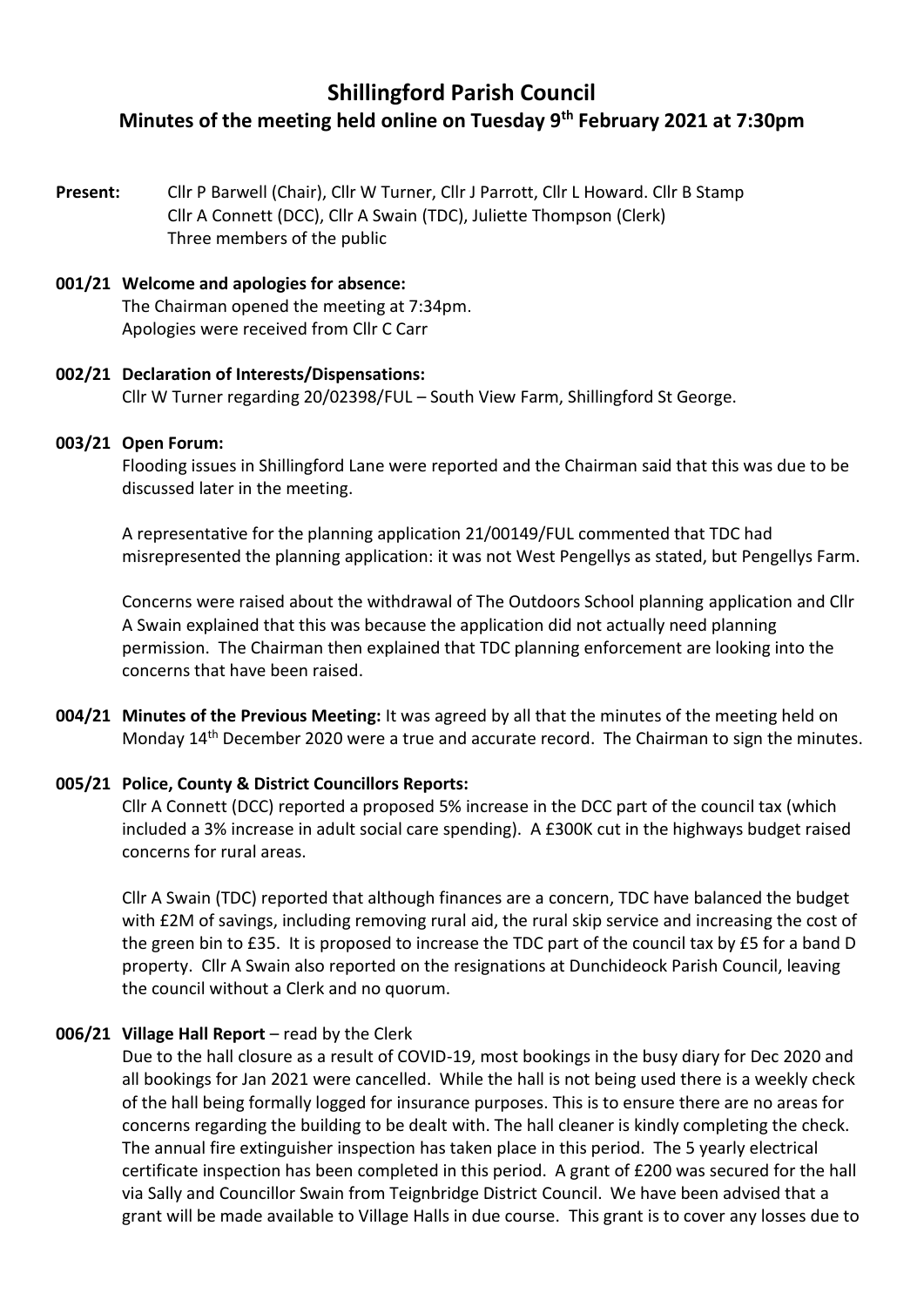cancellation of hall bookings as a result of COVID-19 during November, December and January onwards. Village Halls receiving the first grant of £10k after the first lockdown will be forwarded a code to make the application straight forward. We anticipate the grant will be £4K but this is to be confirmed. Following discussions and careful consideration between committee members the decision to go ahead with the grant application is agreed. Replacement tables and chairs for the hall which are lighter and easier to move are still under consideration. A decision will be reached regarding whether a purchase will go ahead when the hall is again able to open. The outside appearance of the hall has been enhanced with the planting of 3 trees, organised by Sally and with the kind help of Chris Carr in digging the holes. The Village Hall funds are £19,101.00

The Chairman reported that the village hall shed had been broken into again and a fire started, which resulted in the fire brigade being called. Vandals have also broken the nearby seat. The incident has been reported to the Police.

## **007/21 Matters Arising**

The Chairman described the clear waste app for reporting fly tipping – Cllr J Parrott said that he recommended using the app, as he had reported fly tipping, which was cleared within a few days.

### **008/21 Parish Matters:**

**008.1** An update was given on the Shillingford Abbot internet proposal: the next stage is logging names into the portal by the  $31<sup>st</sup>$  March deadline.

**008.2** New guidance on vehicle activated speed signs was noted and the parish council expressed an interest in obtaining a portable sign. A location for the sign would need approval by DCC. Due to the cost (approx. £2K), this would need to be added to next year's budget, unless grants were available.

**008.3** The annual litter pick was arranged for Saturday 13<sup>th</sup> March 2021.

**008.4** The Chairman said that following complaints about mud on the road near to Shillingford Organics, the owners confirmed that they will be using a new vehicle which would result in less mud being left on the road.

**008.5** Clerk to report flooding at Shillingford Lane to DCC, as reported by Cllr B Stamp. **008.6** The war memorials grant scheme application is open until 31<sup>st</sup> March, with grants of 25 – 75% being awarded. Previous quotes had been obtained for the repair of the Peamore memorial of between £3K and £6K, which would put costs out of reach for the parish council. It was suggested that we contact Exminster parish council, as the memorial location is on their boundary, and suggest sharing the costs.

**008.7** It was proposed by the Chairman, seconded by Cllr B Stamp and agreed by all to adopt the following into the Standing Orders to allow the recording of Zoom meetings:

9. Recording of meetings

Zoom meetings will be recorded to aid the clerk's minutes and can be made available to members, the press and members of the public.

**008.8** It was agreed by all to reimburse the Clerk a proportion of the cost for completing iLCA. It was also agreed by all for the Clerk to study CiLCA and the parish council to pay a proportion of the cost.

# **009/21 Planning**

# **009.1 To Discuss Planning Applications:**

20/02398/FUL – South View Farm, Shillingford St George

Construction of a new self-catering holiday lodge

The parish council has no objections to this proposal, but comment that this should be the last holiday lodge built on this site.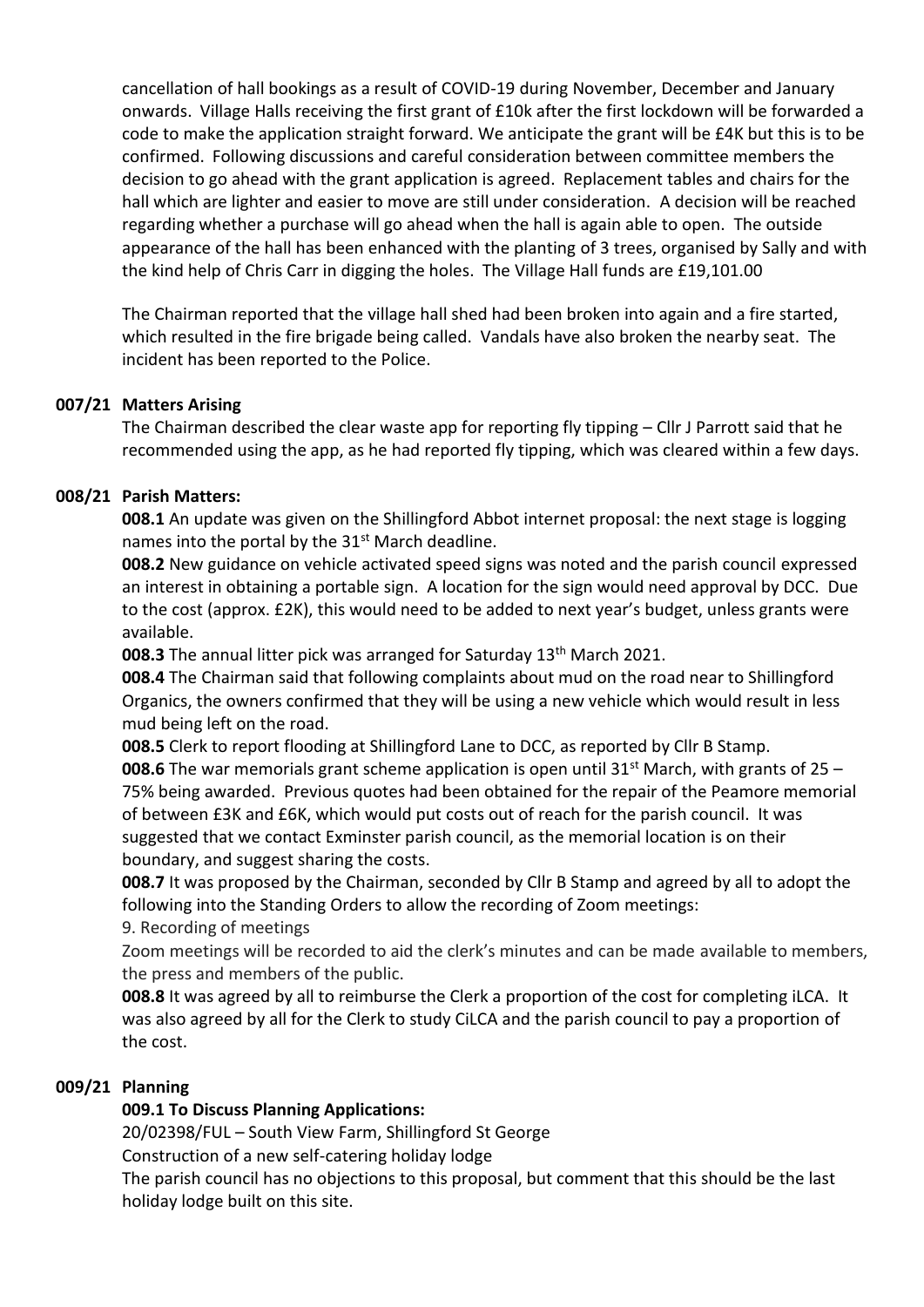21/00125/HOU – Brookes Barn, Pengellys Farm, Shillingford Abbot

Single storey garden room extension

This is a small extension and has been designed to fit in well with the existing building, therefore the parish council has no objections to this application.

21/00126/LBC – Brookes Barn, Pengellys Farm, Shillingford Abbot

Single storey garden room extension

This is a small extension and has been designed to fit in well with the existing building, therefore the parish council has no objections to this application.

21/00133/TPO – Flat 2, Peamore House, Shillingford

Works to trees as specified in the attached report

The proposed tree works are appropriate and will improve the garden, therefore the parish council has no objections to this application.

21/00149/FUL – Pengellys Farm, Shillingford Abbot Retrospective planning application for two workshop units for B2 use The parish council felt that this was reasonable development of the farm and have no objections to this application.

## **009.2 To note planning applications withdrawn:**

20/02128/FUL – The Outdoors School, Shillingford Road, Shillingford St George Retention of four field shelters and installation of an additional field shelter and two toilet blocks. Application withdrawn

20/01161/FUL – South View Farm, Shillingford St George Construction of a new self-catering holiday lodge Application withdrawn

# **009.3 Planning Enforcement:**

19/00052/ENF – Higher Place Farm, Shillingford St George There was no update to report – the Clerk to chase TDC.

20/00220/ENF – Exeter Outdoors School, Shillingford St George Cllr A Swain said that this will be pursued soon by the TDC enforcement officer.

# **010/21 Finance Update and Expenditure for Approval**

**010.1** Balance of account as at 31<sup>st</sup> January 2021 is £4451.71

**010.2** It was agreed by all to approve the monthly bank reconciliations for December 2020 and January 2021. The bank reconciliations which will be signed by Cllr J Parrott.

**010.3** It was agreed by all to adopt the Internet Banking Policy and to start making payments by BACS.

**010.4** The following payments were approved:

BACS payments:

£85.00 SLCC Membership renewal

£107.17 One.com Website renewal (to repay the Clerk)

To note payments made since the last meeting:

| £380.55 |        | Clerk's wages, mileage and expenses | Cheque no. 200257 |
|---------|--------|-------------------------------------|-------------------|
| £89.00  | HMRC . | <b>PAYE</b>                         | Cheque no. 200258 |